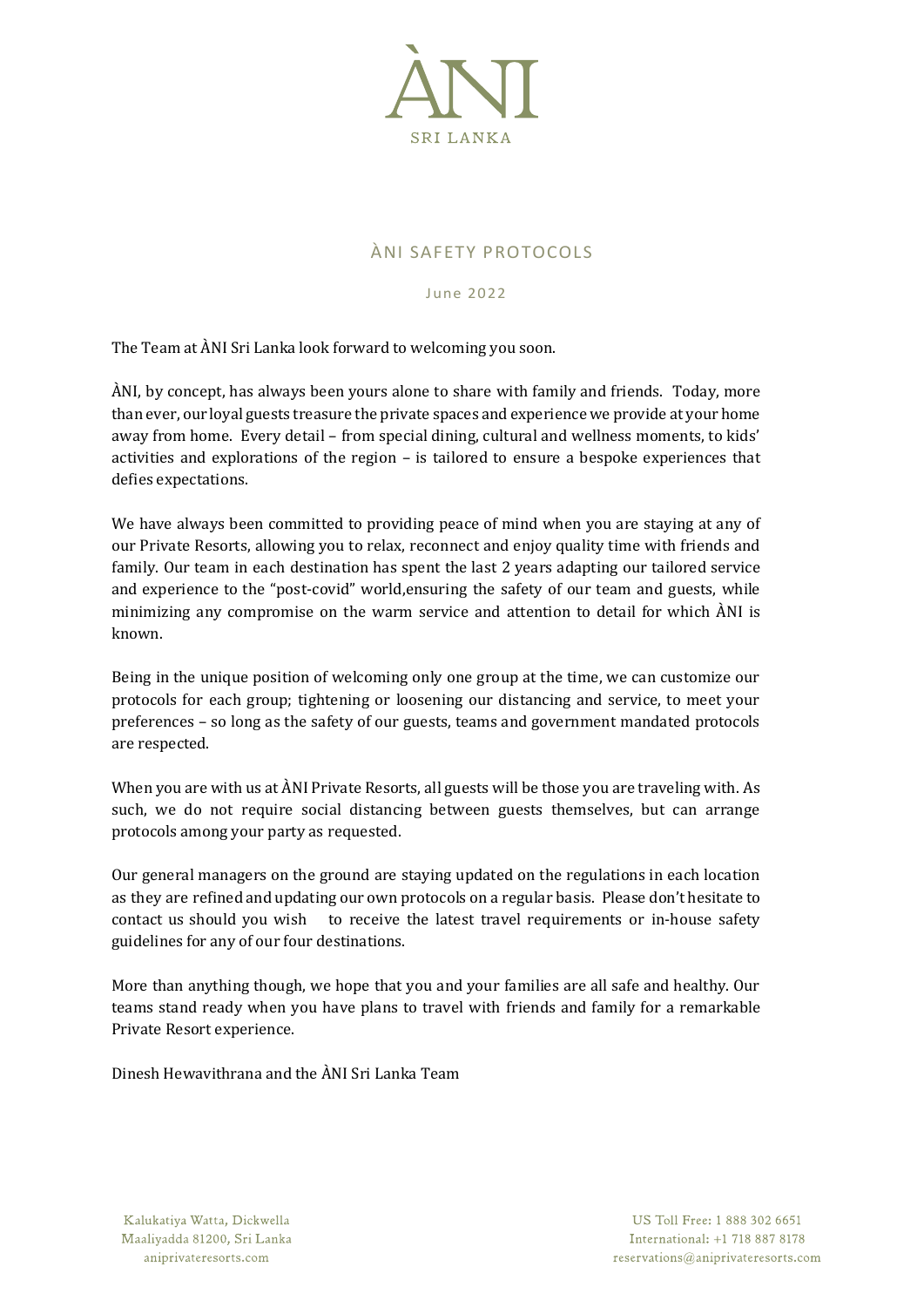

# PRE-ARRIVAL REQUIREMENTS FROM THE LOCAL GOVERNMENT AUTHORITIES

For the most up to date information on all entry requirements please visit <https://www.srilanka.travel/helloagain/>

## **ENTRY NOTES**

- ETA VISA prior to arrival needs to be filled out at least 24 hours in advance and can be found [here](https://www.eta.gov.lk/slvisa/visainfo/center.jsp;jsessionid=Yr4esGFA0tfPG8v-3CZXV1dD99ob67grk-Vq9Sf32uQla4ZEIhkb!-1809685792?locale=en_US)
- Although a PCR test is not required for entry into Sri Lanka for fully vaccinated travelers, your airline or potential transit destination may still require a negative PCR or Antigen test, please do check with your airline upon booking your tickets.
- Partially Vaccinated or Non-Vaccinated travelers will require a negative PCR test or Rapid Antigen test taken no later than 72 hours prior to travel.
- Tourist Insurance would need to be purchased prior to arrival, which ÀNI Sri Lanka can facilitate and add to your final bill upon departure.

## **DEPARTURE NOTES**

- On your departure from Sri Lanka, your destination or airline may require a negative PCR or Antigen test for re-entry.
- The ANI team can arrange a PCR or Antigen test for you on property and the cost will be added to the final bill.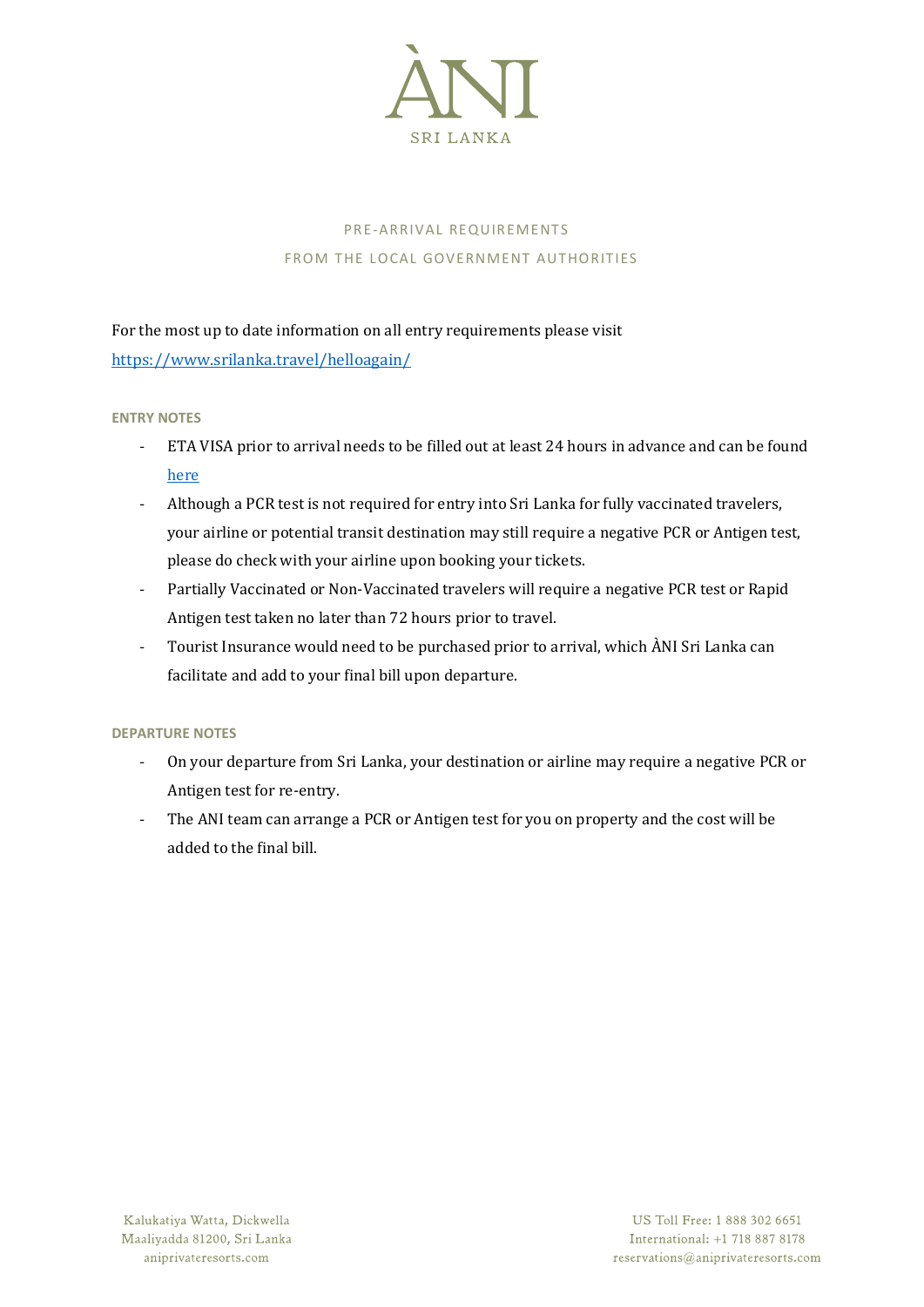

#### **STAFF VACINATIONS AND TESTING**

- − All staff at ÀNI Sri Lanka have been tested, and as of May 31, 2022, all our fully vaccinated with a 3rd Booster shot
- − Staff are checked for temperature and general health on a daily basis and tested regularly to identify anyone that may have been exposed.
- − We keep any positive cases isolated and have them test negative prior to returning to service at the resort

#### **FOCUS AREAS**

- − We will be using the traditional 'Ayubowan' (wishing you a long life) greeting in Sri Lanka and not shaking hands
- − Hand sanitizers are positioned throughout the properties, including in all back of house staff areas. Guests are requested to sanitize their hands regularly and staff will wash/sanitize their hands regularly after touching any surfaces
- − Staff use a variety of disinfecting/cleaning including disinfecting cleaners, hydrostatic spray, and ultraviolet wands
- − Face masks will be used by staff while directly servicing guests within the resort. Guests are not required to wear face masks except for during direct service activities such as spa treatments and cooking classes. Masks are available on request at any time for our guests
- Guests are requested to avoid entry to staff work areas including the kitchen.
- Self- service drinks and snacks will be offered at all times in guest areas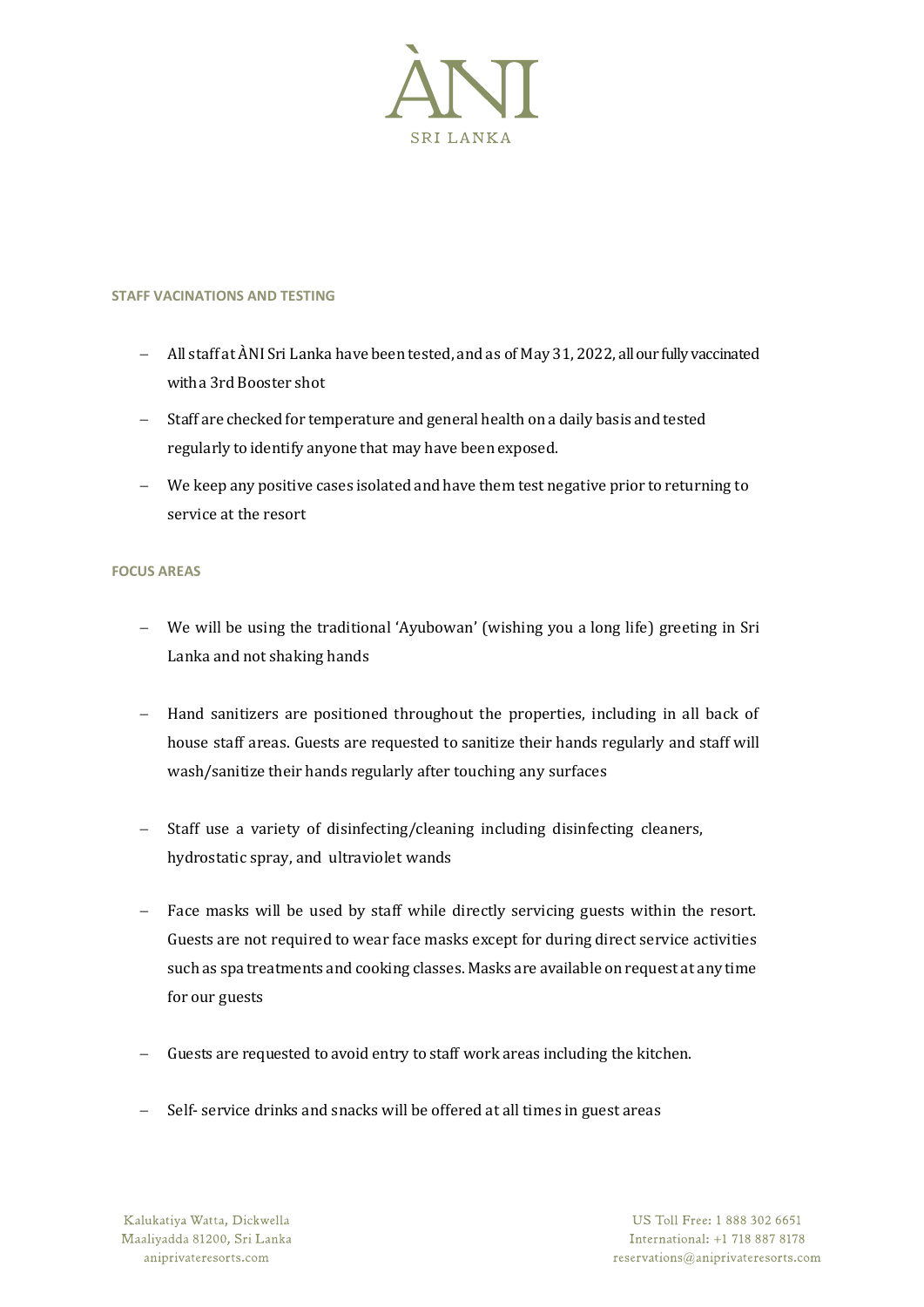

#### **HOUSEKEEPING**

Direct contact surfaces in all areas are frequently cleaned and sanitized with disinfectants and approved sanitizers. All guest keys / in-room phones / TV remote controls and AC remote controls are sealed after initial sanitization. All dust bins in the rooms are cleared into garbage bags and sealed immediately.

Guests are requested to vacate their rooms while housekeeping is conducted. In addition, guests should use designated laundry and garbage disposal.

#### **SPA**

Massage treatments are offered to guests and guests are required to wear masks during contact treatments. No Facials are offered – and other treatments may be limited based on government and company regulations. Treatment rooms will be thoroughly cleaned after all treatments, with open times set between appointments.

#### **GYM & TENNIS**

The gym will remain open 24 hours for our guest use, with a frequent full cleaning scheduled. Tennis will be available for guests any time.

#### **MEALS & BEVERAGE SERVICE**

We offer full meal and beverage service for all guests at all meals. Depending on local guidelines, the team may implement general social distancing protocols for how table service is provided. We can tighten or loosen our distancing and service at the request of our guests in residence so long as baseline protocols are in place.

#### **OUTSIDE VISITORS, SERVICE PROVIDERS AND VENDORS**

In general, we will keep to a minimum the number of outside visitors and service providers to enter the property – limited to only those specifically requested and required by our guests. For any that do visit, general health assessment will be handled at the security check point.